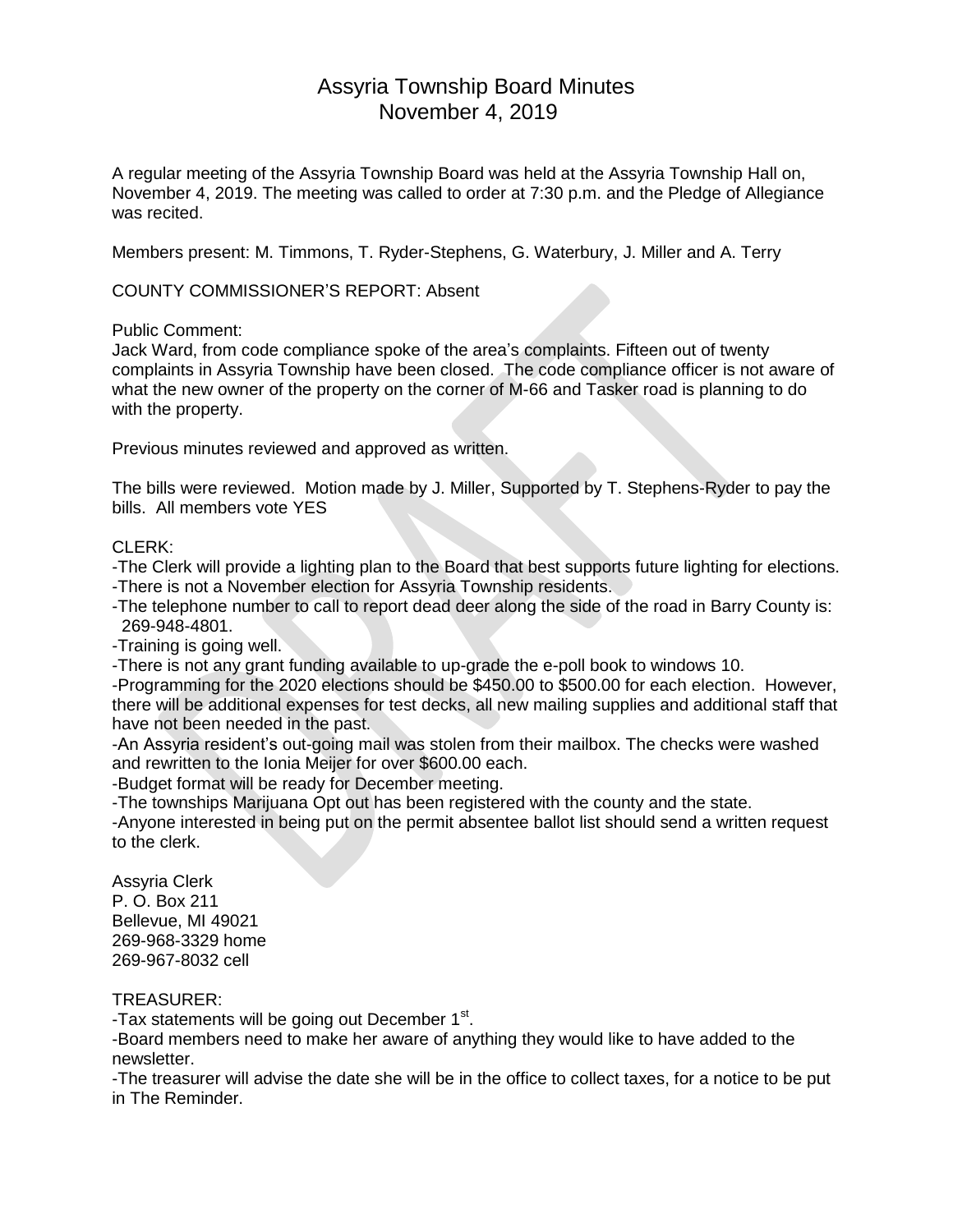## TRUSTEE: Gene Waterbury

-Noticed water is collecting on the exterior steps, feels for safety the board should consider blocking them off from use until some type of cover may be installed.

## TRUSTEE: J. Miller

-Discussion in regard to the insulation and soffit of the old building. Estimate for material will be around \$700.00 and the labor will be around \$500.00.

IT SUPPORT: ABSENT

## ASSESSOR:

-Discussion in regard to adding Apex 7 Sketching system to the Assessor's computer.

Motion made by M. Timmons, supported by T. Ryder-Stephens to allow the Assessor to have the Apex 7 Sketching system added to his computer, at a cost of \$485.00. All members vote YES

## SUPERVISOR:

-Board of Review will be Tuesday December  $10<sup>th</sup>$  at 6:00 p.m. to correct errors and otherwise address MCL 211.7 & MCL 211.53b issues. The clerk will need to post this, along with the date the Treasurer will be in the office to collect property taxes, in The Reminder the last week of November and the first week of December.

-There will be a Drain Commission meeting at the township hall for Gibson & Triskett Hearing of Necessity at 6:00 p.m. on Wednesday December 18<sup>th</sup>.

-Hamilton Horticultural Landscape & Gardening services will begin work on Thursday Nov  $7<sup>th</sup>$ . Township residents interested in the wood being removed should contact the Supervisor. -Discussion in regard to issues with the cemeteries. The supervisor presented a revised Cemetery Policy.

Motion made by M. Timmons, supported by T. Ryder Stephens to implement the new cemetery policy.

All members vote YES

# PUBLIC COMMENT:

-Dena Miller gave her input on some of the issues with the cemeteries. One of her suggestions was to start over with new plot maps.

NEW BUSINESS: NONE

OLD BUSINESS: NONE

Meeting adjourned at 9:15 p.m.